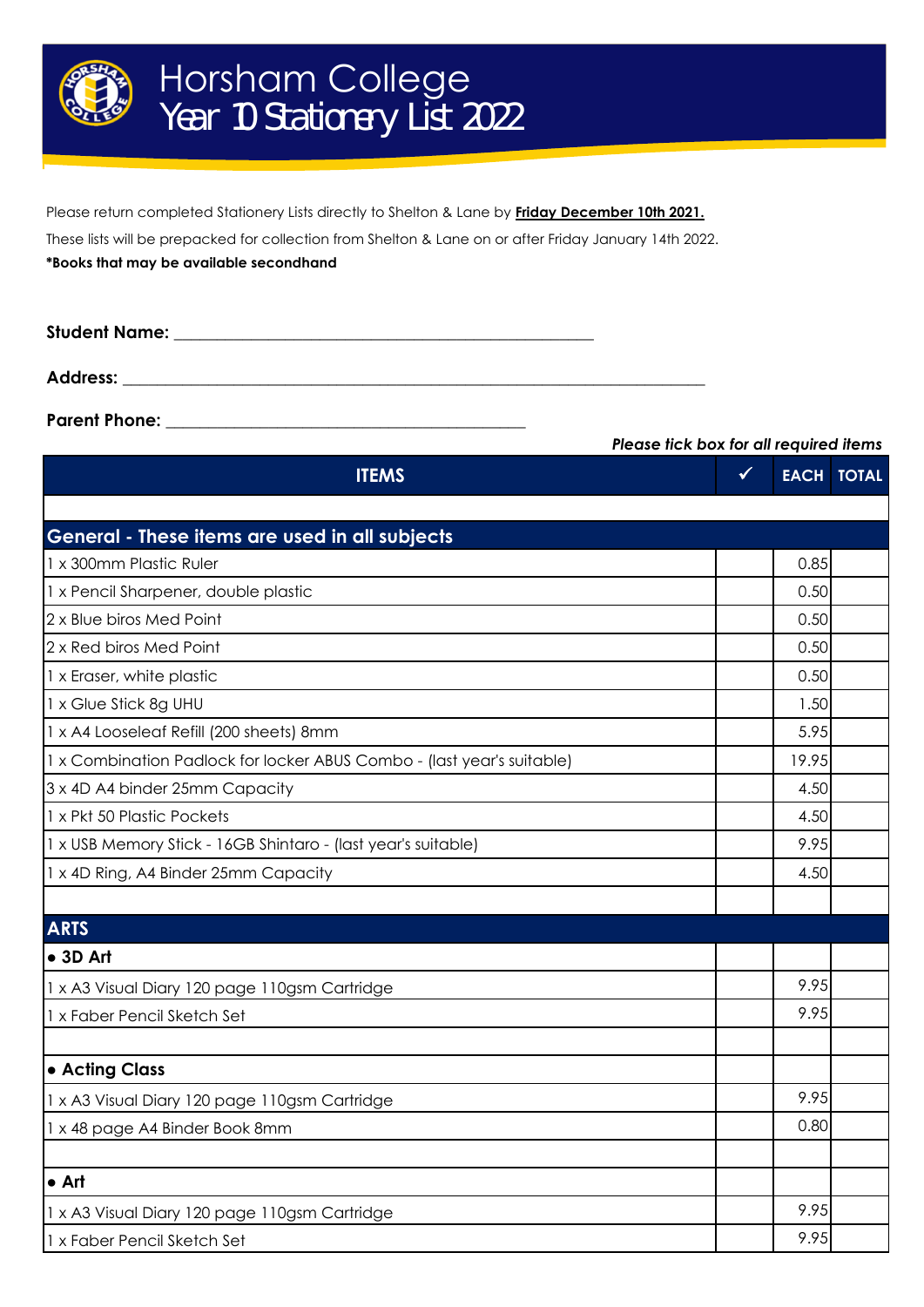| • Creatives and Curiosity                                 |       |  |
|-----------------------------------------------------------|-------|--|
| 2 x Set of 5 Fineliners - Unipin                          | 14.95 |  |
| 1 x A3 Visual Diary 120 page 110gsm Cartridge             | 9.95  |  |
| 1 x 30cm Steel Ruler                                      | 4.00  |  |
| 1 x Scissors 215mm                                        | 3.95  |  |
| 1 x Glue Stick (as listed under General Items)            | 1.50  |  |
|                                                           |       |  |
| • HC Sessions Music Studio                                |       |  |
| 1 x A4 Display Folder (Not Black) 20 Pocket               | 1.85  |  |
| 2 x 2B Pacer Pencils                                      | 1.95  |  |
| 1 x Headphones (Last year's suitable) Shintaro            | 9.95  |  |
| 1 x 48 page A4 8mm Binder Book                            | 0.80  |  |
|                                                           |       |  |
| • Move to the Max                                         |       |  |
| 1 x 48 page A4 Binder Book 8mm                            | 0.80  |  |
|                                                           |       |  |
| • Media Exposed                                           |       |  |
| 1 x Display Folder 20 Pocket A4                           | 1.85  |  |
| 1 x 96 page Exercise Book                                 | 0.70  |  |
| 1 x SD Card 4GB                                           | 12.00 |  |
| 1 x A3 Visual Diary 120 page 110gsm Cartridge             | 9.95  |  |
| 1 x 16GB Memory Stick (as listed under General Items)     | 9.95  |  |
| • Theatre Design                                          |       |  |
| 1 x A3 Visual Diary 120 page 110gsm Cartridge             | 9.95  |  |
| 1 x Faber Pencil Sketch Set                               | 9.95  |  |
| <b>ENGLISH</b>                                            |       |  |
| 1 x 96 page A4 Binder Book 8mm                            | 1.30  |  |
| 1 x Post-it tabs 100 pack                                 | 8.95  |  |
|                                                           |       |  |
| · English Extension (Please only select 1 text)           |       |  |
| Neuromancer - William Gibson ISBN: 9781473217386          | 19.95 |  |
| The Handmaid's Tale - Margaret Atwood ISBN: 9780099511663 | 14.95 |  |
| • English Essentials                                      |       |  |
| - No text required                                        |       |  |
|                                                           |       |  |
| · English Mainstream (Please only select 1 text)          |       |  |
| Before I Fall - Lauren Oliver ISBN: 9780340980903         | 16.95 |  |
| Code Talker - Joseph Bruchac ISBN: 9780142405963          | 23.95 |  |
| Divergent - Veronica Roth ISBN: 9780007420421             | 19.95 |  |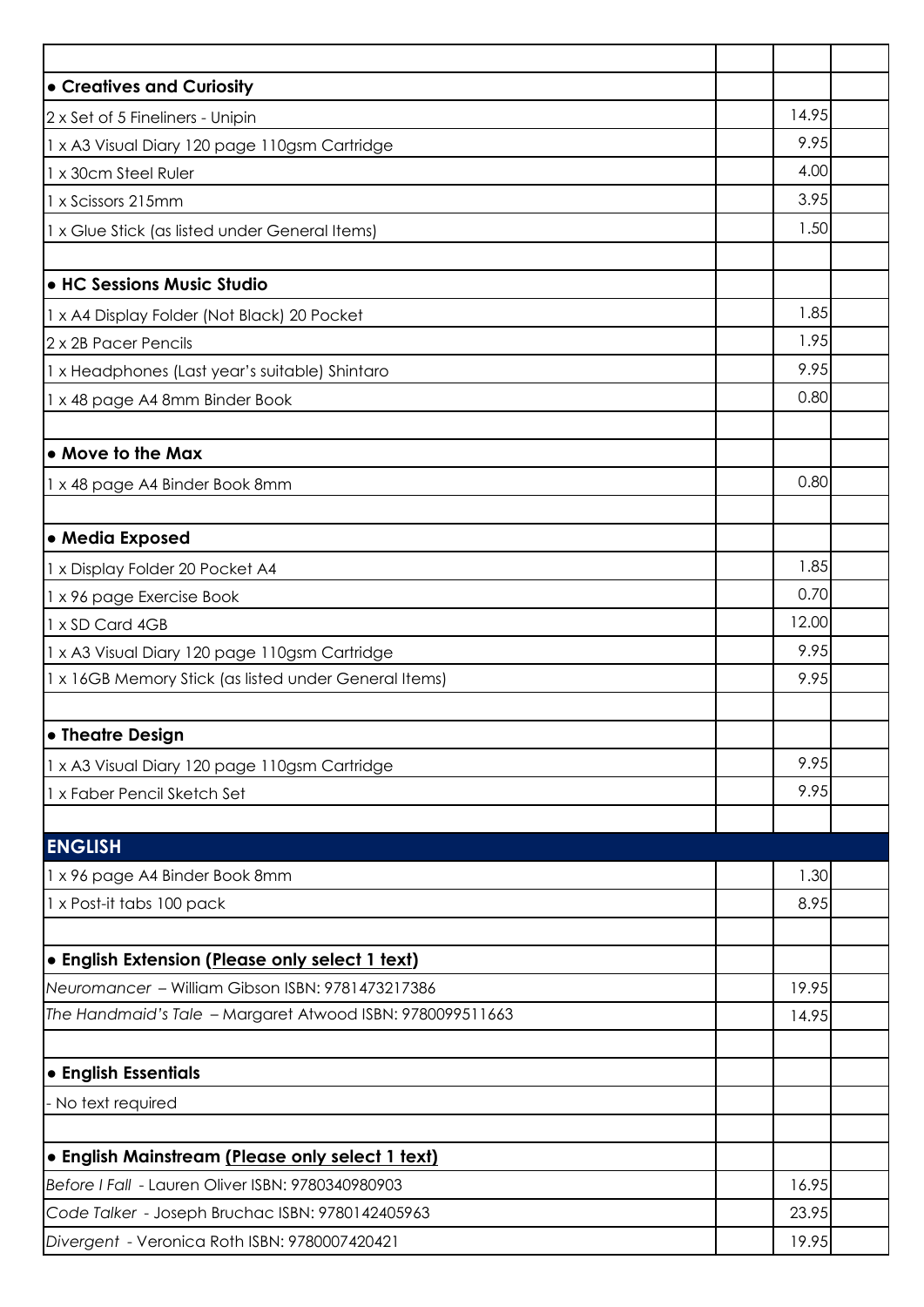| Ready Player One - Ernest Cline ISBN: 9780099560432                       | 19.95 |  |
|---------------------------------------------------------------------------|-------|--|
| There's Someone Inside Your House - Stephanie Perkins ISBN: 9781509859801 | 16.95 |  |
|                                                                           |       |  |
| <b>HEALTH &amp; PHYSICAL EDUCATION</b>                                    |       |  |
| • Health                                                                  |       |  |
| 1 x 48 Page A4 Binder Book 8mm                                            | 0.80  |  |
|                                                                           |       |  |
| • Physical Education Electives (1 per subject)                            |       |  |
| 1 x 48 Page A4 Binder Book 8mm                                            | 0.80  |  |
|                                                                           |       |  |
| <b>HUMANITIES</b>                                                         |       |  |
| • A Sunburnt Country                                                      |       |  |
| 1 x 128 Page A4 8mm Exercise Book                                         | 1.50  |  |
| • Law and Order                                                           |       |  |
| 1 x 128 Page A4 8mm Exercise Book                                         | 1.50  |  |
|                                                                           |       |  |
| • Money Money Money                                                       |       |  |
| 1 x 128 Page A4 8mm Exercise Book                                         | 1.50  |  |
|                                                                           |       |  |
| • Power to the People                                                     |       |  |
| 1 x 128 Page A4 8mm Exercise Book                                         | 1.50  |  |
|                                                                           |       |  |
| • Struggle for Freedom                                                    |       |  |
| 1 x 128 Page A4 8mm Exercise Book                                         | 1.50  |  |
|                                                                           |       |  |
| <b>LANGUAGES</b>                                                          |       |  |
| • German                                                                  |       |  |
| 1 x 64 Page Binder Book 8mm                                               | 0.95  |  |
| 1 x Oxford School German Dictionary ISBN 9780198408000                    | 17.95 |  |
| 1 X Folder Mate Style Plus expanding file (Barcode 4718724135217)         | 16.95 |  |
|                                                                           |       |  |
| • Spanish                                                                 |       |  |
| 1 x 64 Page Binder Book                                                   | 0.95  |  |
| 1 x Oxford Spanish mini dictionary ISBN 9780199692699                     | 11.95 |  |
| 1 x Folder Mate Style Plus expanding file (Barcode 4718724135217)         | 16.95 |  |
| <b>MATHEMATICS</b>                                                        |       |  |
| 1 x TI30X 11B Calculator (with 2 year warranty)                           | 29.95 |  |
| 1 x 300mm Plastic Ruler (last year's suitable)                            | 0.85  |  |
| 2 x 96 page A4 Binder Books 8mm                                           | 1.30  |  |
| 1 x 2mm Graph Pad 40 leaf (Maths & Science Only)                          | 2.95  |  |
| 1 x 64 page A4 Binder Book 8mm or equivalent (summary journal)            | 0.95  |  |